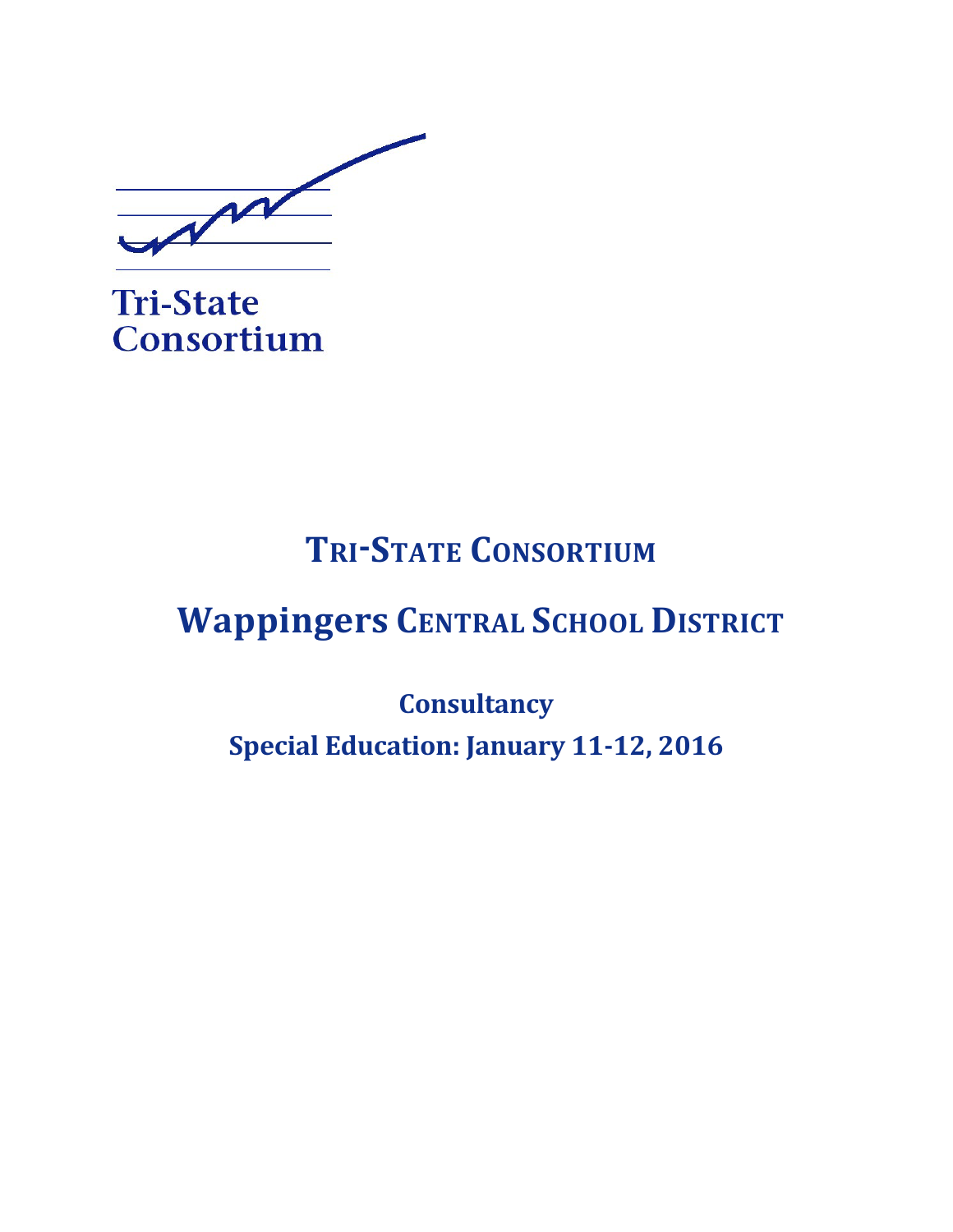# **Table of Contents**

| <b>District Visit Information</b>            | 3 |
|----------------------------------------------|---|
| <b>Narrative</b>                             | 4 |
| <b>Thoughts in Response to the Questions</b> | 6 |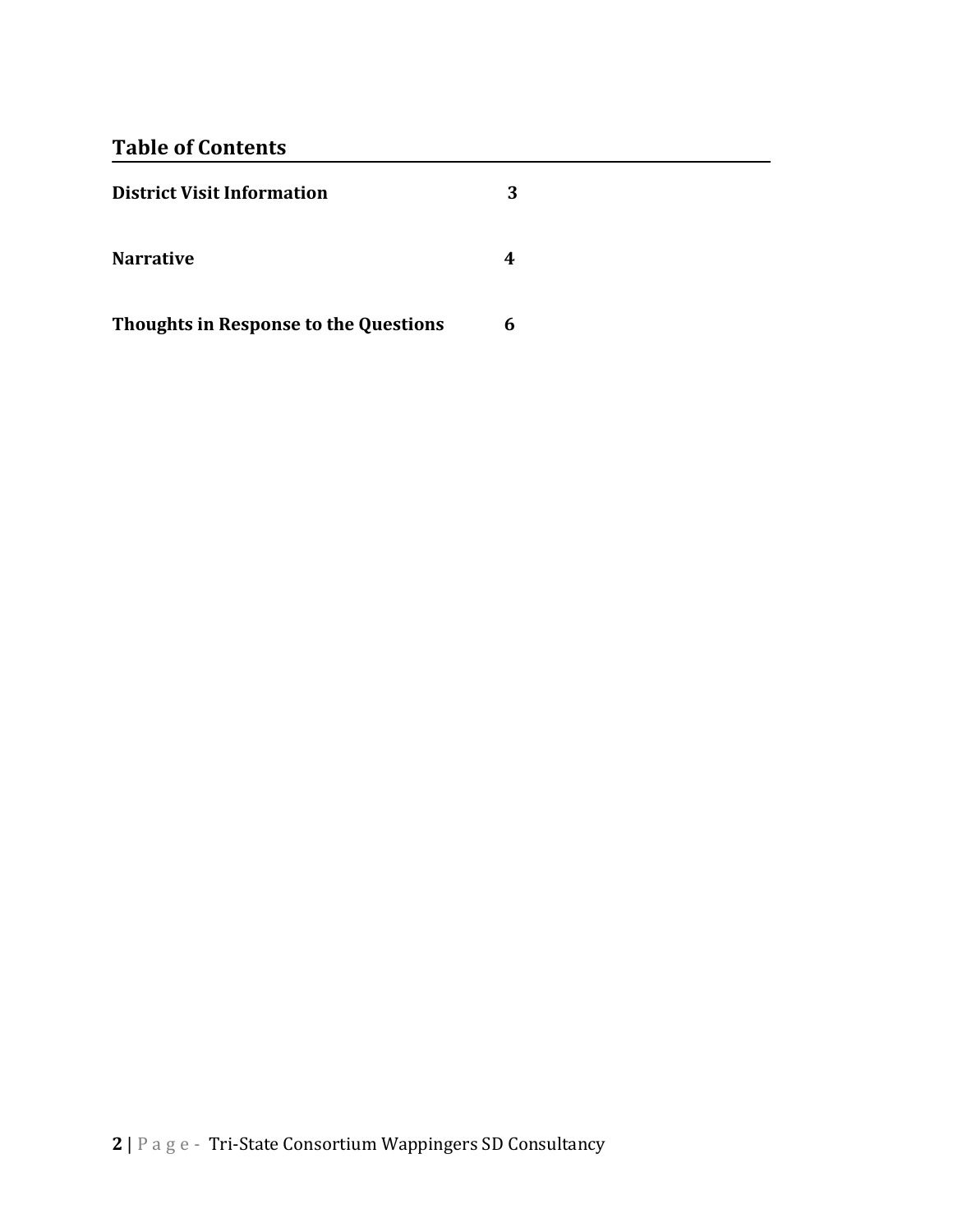

**Tri-State** Consortium

**District** Superintendent Assistant Superintendent **Focus** Special Education **Dates of Visit** January 11-12, 2016 **Visit Team Members** Selena Fischer, Director of Special Education, Brewster, NY Karen Gatto, Director of Special Education, Croton-Harmon, NY Connie Hayes, Director of Special Education, Katonah-Lewisboro, NY Kelly Maloney, Principal, C.E. Tompkins Elementary School, Croton-Harmon, NY Pauline Smith, Director of Special Education, Trumbull, CT **Tri-State Liaisons:** Marty Brooks, Executive Director Kathleen Reilly, Director of Training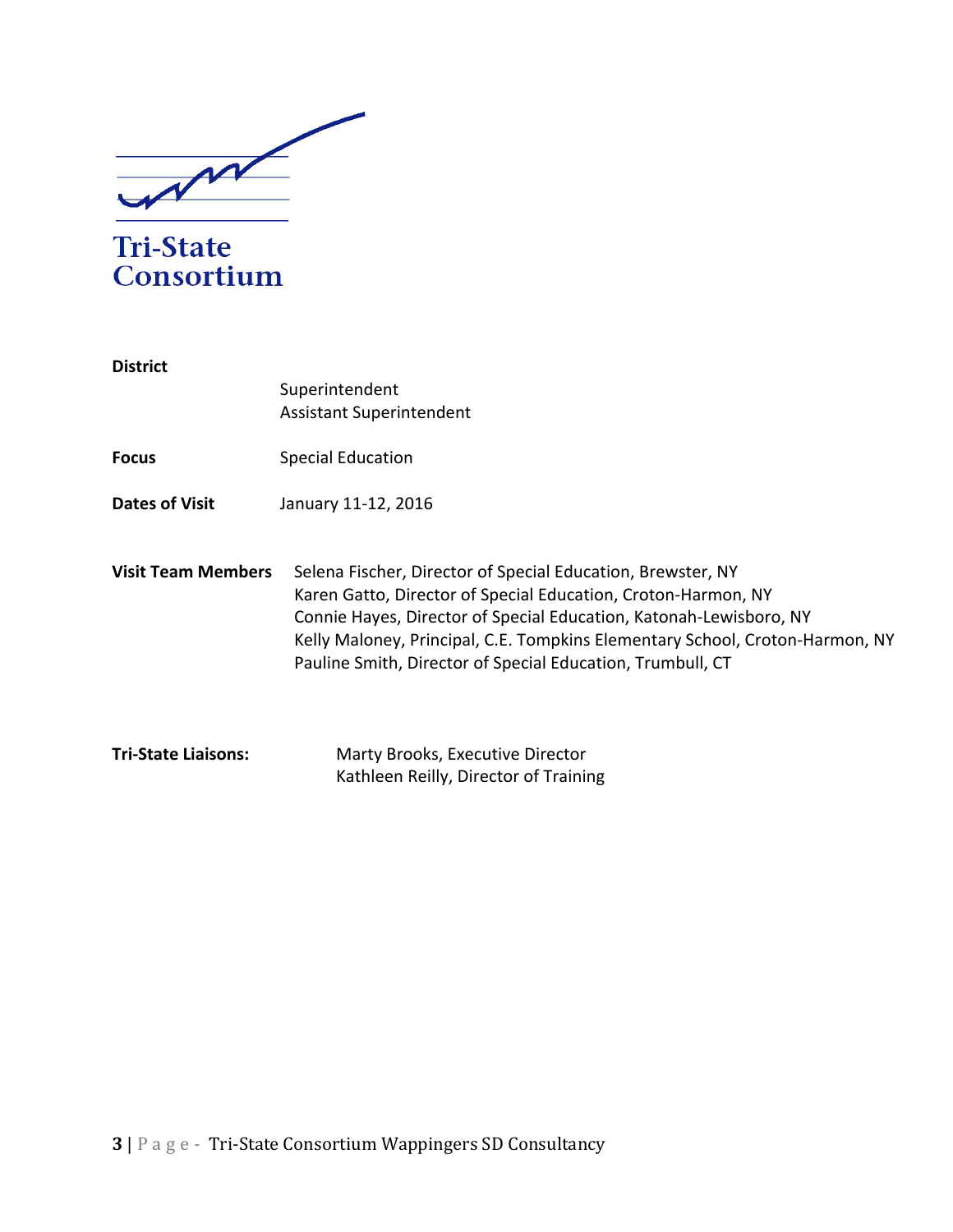# "The mission of the Wappingers Central School District is to empower all of our students with *the competencies and confidence to challenge themselves, to pursue their passions, and to* realize their potential while growing as responsible members of their community."

The Wappingers Central School District is a long-standing member of the Tri-State Consortium; since 2005, the Consortium has collaborated with Wappingers' administrators and teachers to focus on specific program areas of interest to the district.

In our roles as critical friends and colleagues from other member districts in the Consortium, our intent is to look closely at the current best practices, guidelines, and implementation of special education support across the district. Over the course of two days, January 11-12, we facilitated conversations with a wide range of classroom teachers and co-teachers, AIS teachers, reading support teachers, ENL teachers, RTI coordinators, school psychologists, assistant directors, coordinators, Disproportionality and Cultural Competence committee members, principals, assistant principals, and curriculum leaders inquiring about their specifics needs, suggestions for change, and the growth that has occurred within the larger program and specific buildings.

The format for these conversations, a Consultancy, is a framework that Consortium districts find most collegial and supportive. By gathering information from documents and interviews with representative stakeholders district-wide, we draw conclusions about next steps for the district based on our collective understanding of the current approach in place, the areas of concern related to consistency of services throughout the district, instructional strategies that are agreed-upon, and the systemic connections across all schools.

Superintendent Jose Carrion welcomed the Tri-State team on the first day; Michelle Cardwell, Asst. Supt. Curriculum and Instruction, Daren Lolkema, Asst. Supt., Compliance and Information

**4** | P a g e - Tri-State Consortium Wappingers SD Consultancy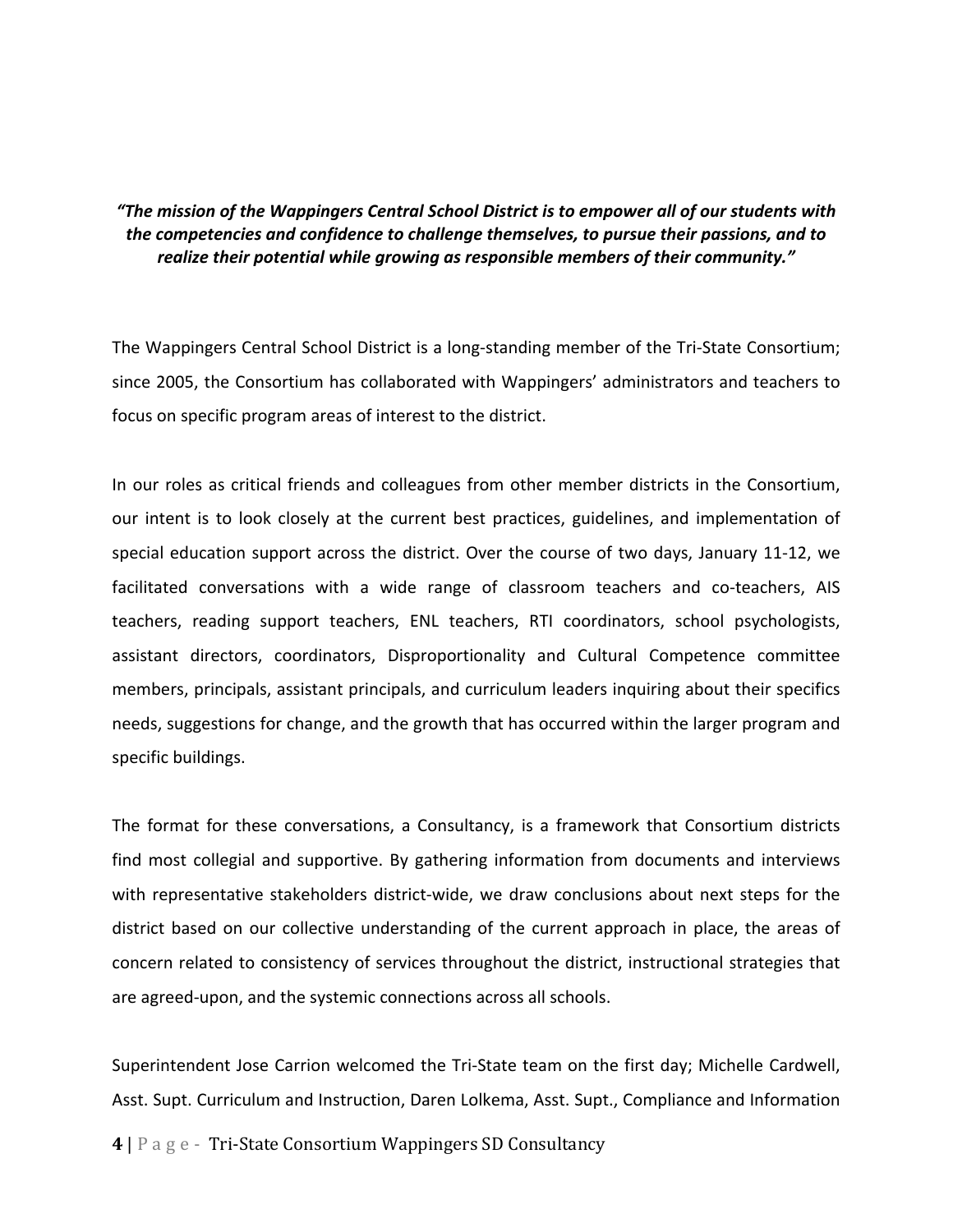Systems, and Richard Zipp, Executive Director of Special Education, joined him. In their opening remarks, this team shared their sense that the district Special Education program is moving in a positive direction. Copies of the internally developed "WCSD Integrated Co-Teaching Handbook," the NYS 2013-14 Special Education District Data Profile, and a recent draft of the district's Response to Intervention (RTI) framework were available to each of us; these documents represent the district's focus on designing systems that support student success.

We were interested to learn that the Co-Teaching Task Force created the Handbook, that is unique to Wappingers CSD, with the guiding principle that the co-teaching model is a "...collaborative process with shared, responsibility, planning, and philosophy..." a unifying statement that sets the Handbook's positive tone. In addition to the specific factors that provide the optimal support for students and teachers in co-taught classrooms, there are Instructional Resources, sample lesson plans, differentiated models, and strategies that define the expectations of the co-taught classroom model. The data profile represents a NY State mandate under the IDEA regulations and aligns to indicators/standards for student performance. 

Currently, Wappingers CSD serves over 11,000 students in 10 Elementary, 2 Middle, and 3 High Schools, and the main concerns involve the inconsistency of services and programs across all buildings, as well as the appropriateness of the services being offered. While the scope of the student enrollment, the number of Special Educators assigned to buildings, and the breakdown of 15% of the total enrollment identified as classified are points of data that can describe the basic elements in the district, this Consultancy centered on the distribution of services, the ongoing commitment to the Least Restrictive Environment for classified students, and the need to analyze the available data to ensure that students are moving forward, growing while in the program and exiting with consistent strategies to learn independently.

The district is currently piloting two Universal Screeners, Star and i-Ready, and the plan is to select one that will most effectively provide pre-referral data. Our interviews with staff

#### **5** | P a g e - Tri-State Consortium Wappingers SD Consultancy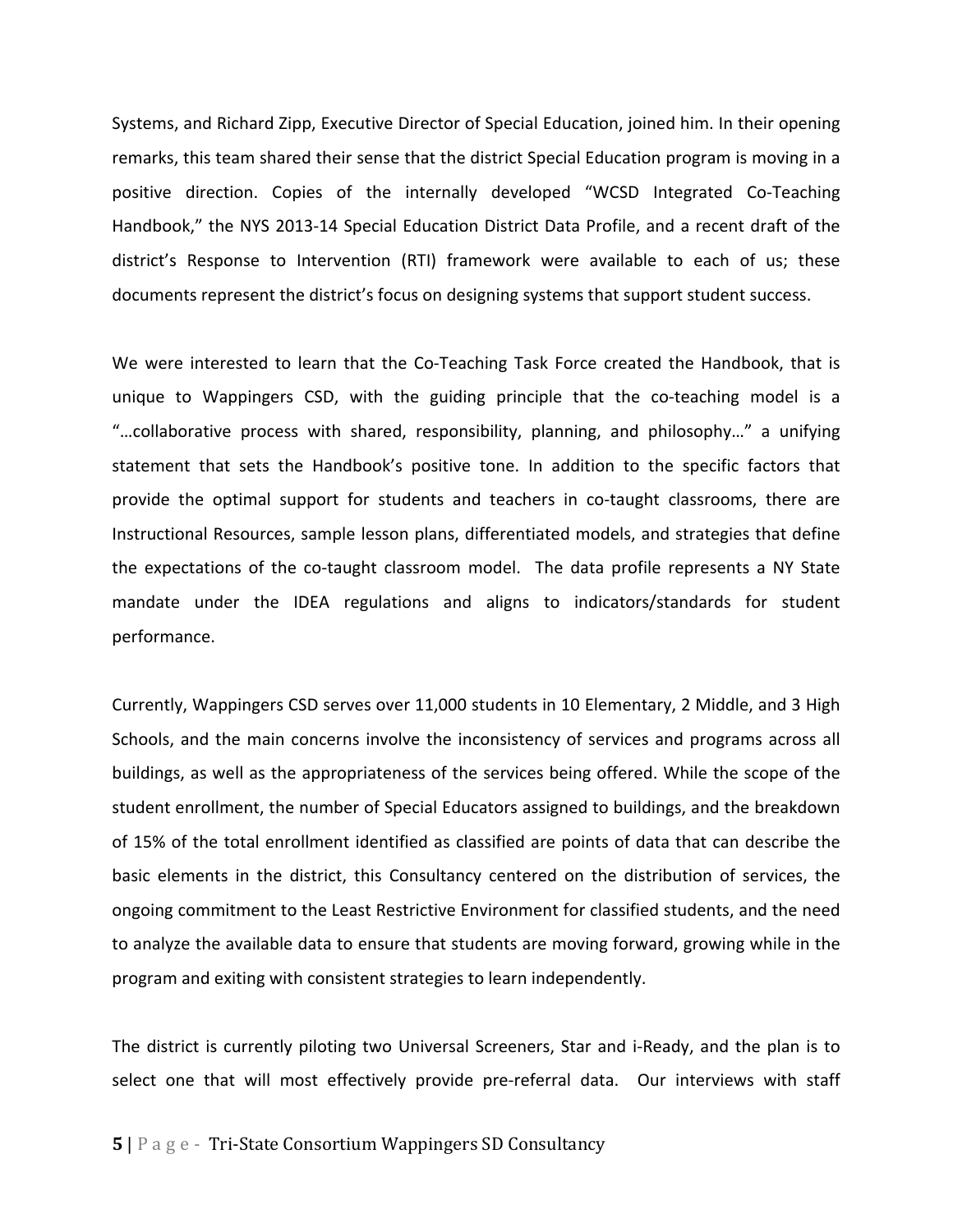repeatedly referred to the current pilot of these two programs in place, and there is a sense that staff anticipates the selection of the screener that is the best fit for the district. During our interviews with staff, we heard consistent support for a system that can be predictive for students as they move through the Wappingers' system.

Our inquiry is a precursor to a longer, more in-depth visit planned for 2016-17, and is designed to assist the district in preparing for that visit. This two-day consultancy is directly linked to a set of Essential Questions developed by the district's internal Steering Committee. Although the Essential Questions are designed to guide our thinking as we interview, examine evidence, and debrief together, the scope of information provided was quite extensive; we concluded that organizing our information under these five broad topics would provide clarity and specific recommendations: RTI, Professional Learning, Services, Communication, Leadership.

# **1. Response to Intervention**

# **Issues to Address**

- Clarity of purpose and process should be revisited to assure that students are classified because of their academic deficiencies rather than behavioral issues, and that appropriate settings and interventions are in place for students exhibiting behavioral concerns. An important question for the district to consider is: To what extent is this the case?
- Although in broad terms the criteria for services are common throughout the district, each school establishes its own set of specific criteria and makes its own exceptions when deemed necessary. It would be helpful to examine the process and criteria that building principals have in place to ensure that similar services are requested using common, agreed upon criteria. In defining "common, agreed upon criteria," a key question focuses on the differences between standardization, consistency and autonomy, and which option will serve the district's students best?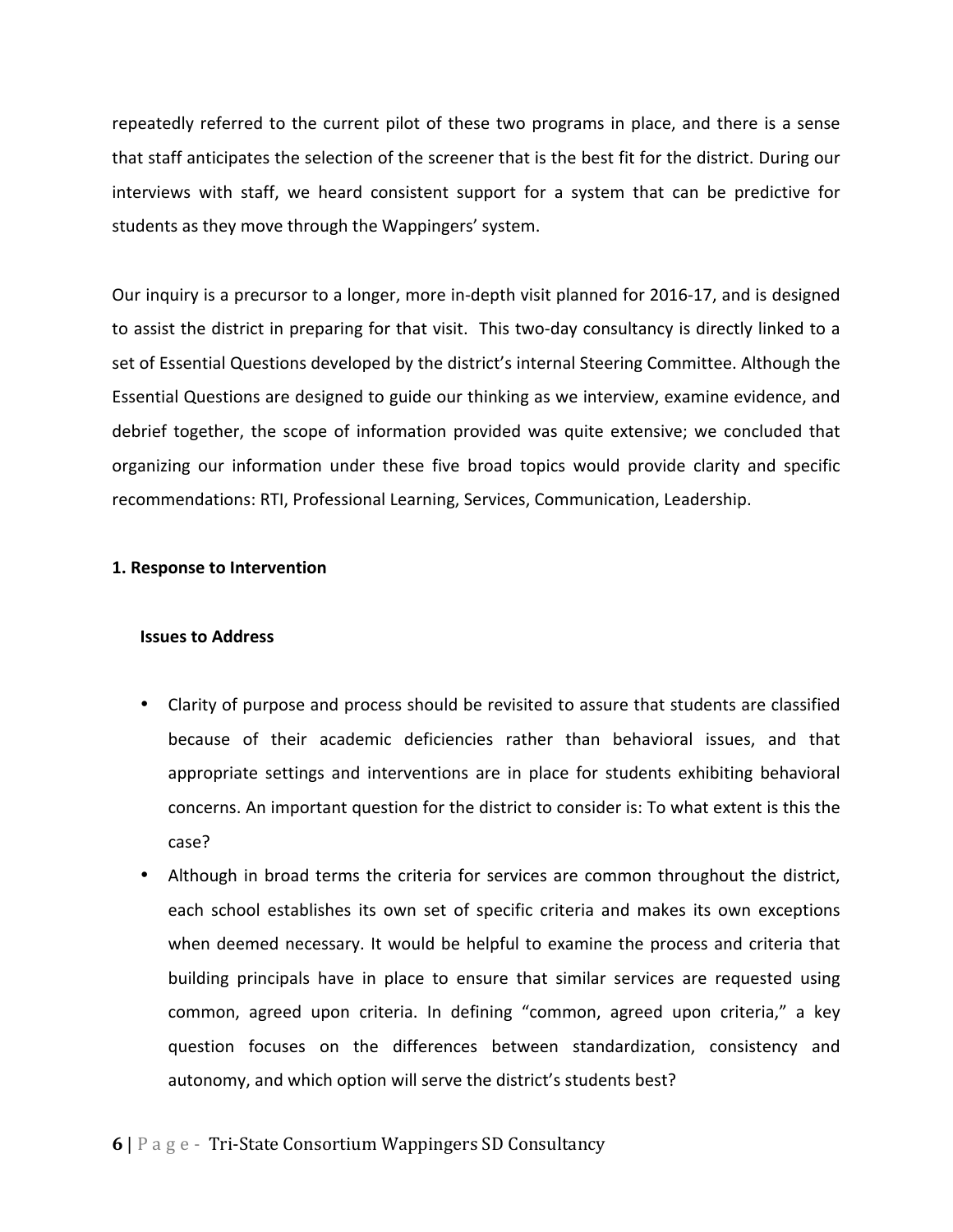- The district has been cited by NYS for disproportionality. In our discussions with staff members, it is their impression that students of color and lower socio-economic status experience higher rates of classification and are placed into the district's higher level (honors and Advanced Placement) courses at lower rates. We recommend addressing this question by analyzing data and the selection process to determine the extent of the concern and to develop a set of solutions for it. Teacher practice and strategies that center on individual student needs can be the source of rich data gathered through formative assessments, conferencing, and reflection.
- The RTI efforts at the junior high schools and high schools are not yet well developed, and in the elementary schools the Tier III RTI remedies seem to be more intense applications of Tier II interventions (e.g., AIS 5 days out of 6 rather than 3 days out of 6). RTI programs that are ambiguous lead inevitably to more referrals for classification. Greater attention to the development of more differentiated Tier III strategies would be helpful.
- Among the staff, there is a sense that the district may be overclassifying students, a practice that is beginning to become more evident. The new Executive Director has been meeting with Wappingers staff to review data and determine what the data are saying about particular students. The visit team concluded that the Executive Director's approach to working with staff to analyze data more effectively is appreciated by them and has had some impact on their thinking about classification.
- Progress monitoring is a critical component of an effective RTI model. There must be a process in place that will inform the district about how students are progressing. We recommend that the district consider analyzing the current progress monitoring that is occurring in the district, and the creation of a clear and consistent progress monitoring process.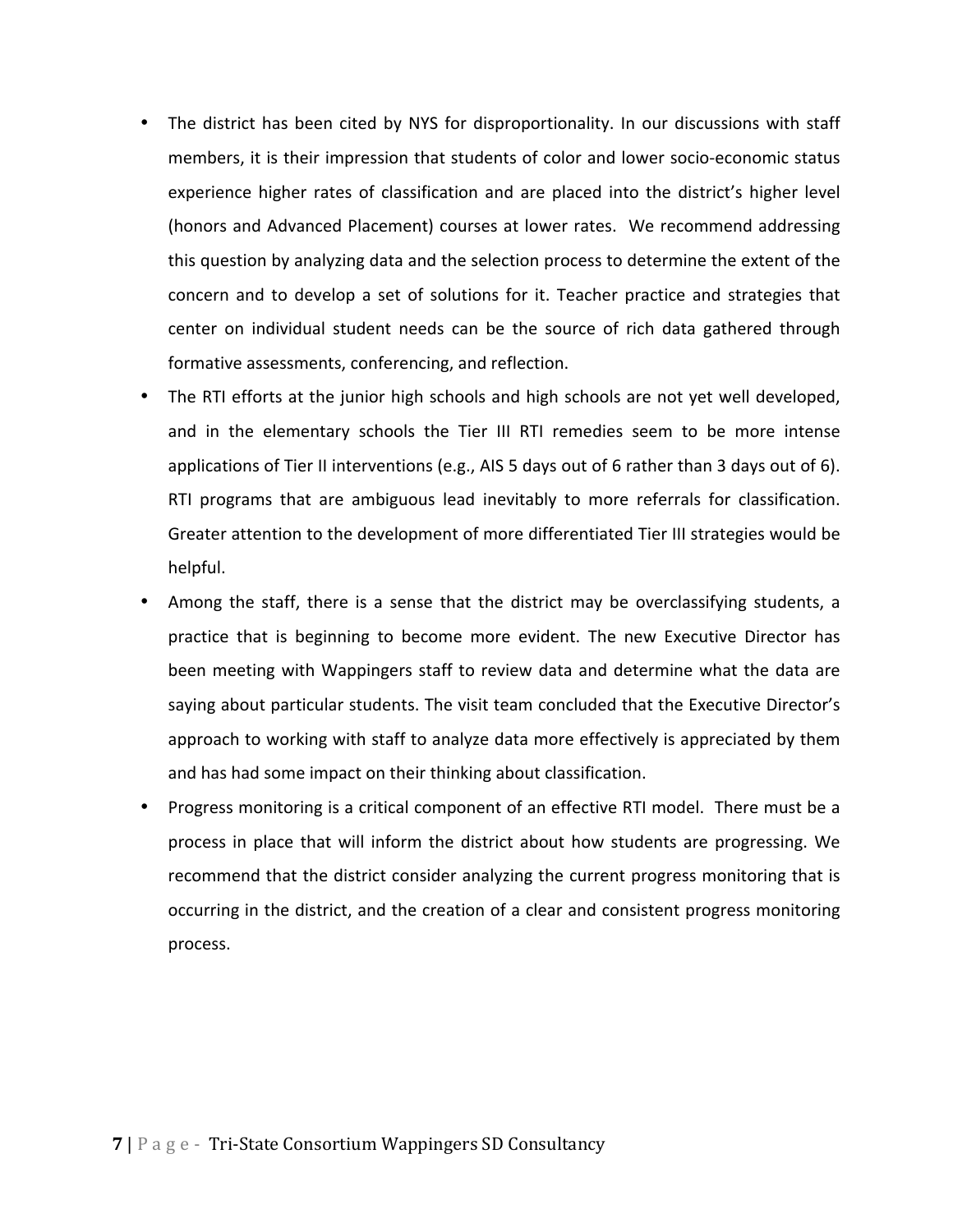### **2. Professional Learning**

- In many districts, general education staff members often view the education of special education students (and remedial education students, as well) as under the purview of different staff members – special education teachers, reading/AIS teachers, for example. To some degree, this appears to be the case in Wappingers. We recommend that the district provide Professional Learning that is embedded in the whole system so that the general education teachers will recognize that they are responsible for **all** students they teach and have the knowledge and skills to do this work effectively.
- We question the Professional Learning opportunities available to special education teachers, particularly those newly hired by the district. We suggest the district would benefit from pausing to look closely at the range of opportunities available for the Special Education staff. For example, teachers described a lack of clarity about differentiated instruction methodologies and indicated that models of effective methods would offer support in real time with colleagues.
- Models of specific professional learning --- Superintendent's ADMIN ACADEMY, for example --- have been successful. As the district moves forward with the design of professional learning opportunities, we suggest that the talented district staff can establish an embedded schedule of courses housed within buildings or the District Office.
- Concerns related to the Integrated Co-Teaching teams were consistent in our interviews; the compatibility of the co-teachers, their understanding and implementation of the co-teaching model, and the amount of time they have to do collaborative planning. These are significant issues that can be addressed through targeted Professional Learning opportunities.
- Another matter that can be addressed through a more structured Professional Learning process is cultural sensitivity. Several staff members raised this as an important issue, indicating that the lack of cultural sensitivity may be interfering with the classification, intervention and placement processes.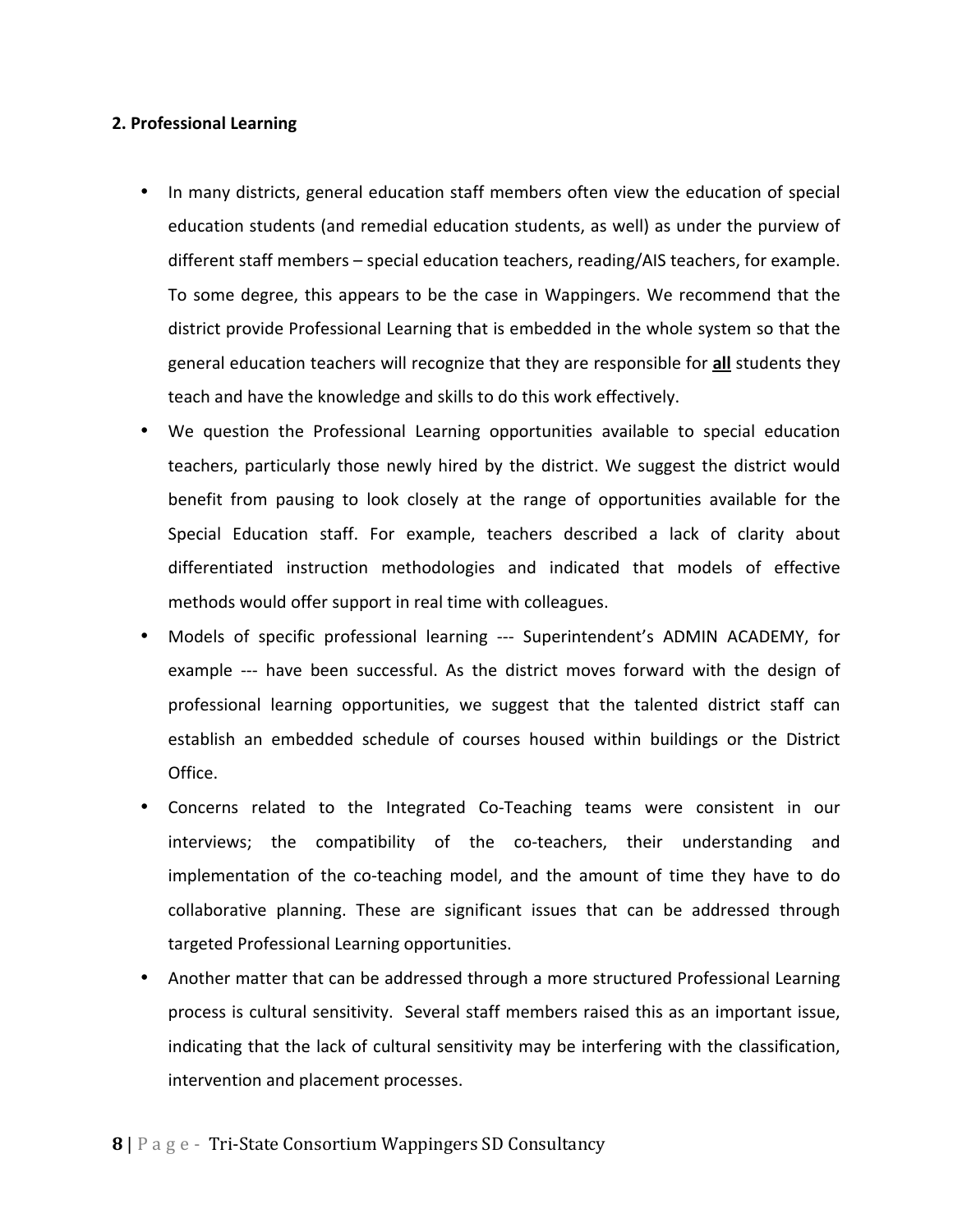### **3. Special Education Services**

- There are 43 teachers who have completed training in the Wilson Reading System. Consider clarifying the district commitment to the Wilson methodology, and decide whether an inservice experience coordinated by this group would benefit staff. Those teachers who identified themselves as trained suggested that fidelity to the Wilson system is inconsistent, at best.
- There are special education reading teachers based in seven of the ten elementary buildings; the Elementary Coordinator facilitates their monthly meetings. However, it appears that all reading teachers have an individual building-based delivery model and programs can include Reading Recovery, Just Words, Leveled Literacy Intervention, Double Dose Fundations, Wilson system. While Fundations is the identified primary developmental reading program across the district, teachers in one building are piloting Journeys. The team was curious about this pilot because it suggests that the consistent Fundations program might become optional.
- The recently developed draft of the Co-Teaching Handbook was presented to all administrators, as a model of what co-teaching should look like in the classroom. The co-teaching task force is positive, working collaboratively. The district is committed to the co-teaching model, and the co-teachers describe growth in student learning directly linked to the common preparation time; some expressed concerns about ongoing resources.
- The visit team recommends that the district look closely at the current services for 11th and  $12^{th}$  grade students. A revision of the current model, moving from a continuation of the co-teaching model, might be replaced by services that are more closely related to post-secondary school expectations.
- The issue of student mental health services is complicated and we understand that outplacement affects the budget. Although this is an idea to consider in the future, members of the Tri-State team have established therapeutic "schools within a school" in their districts that are successful. Students who can stay in the district, allowed, when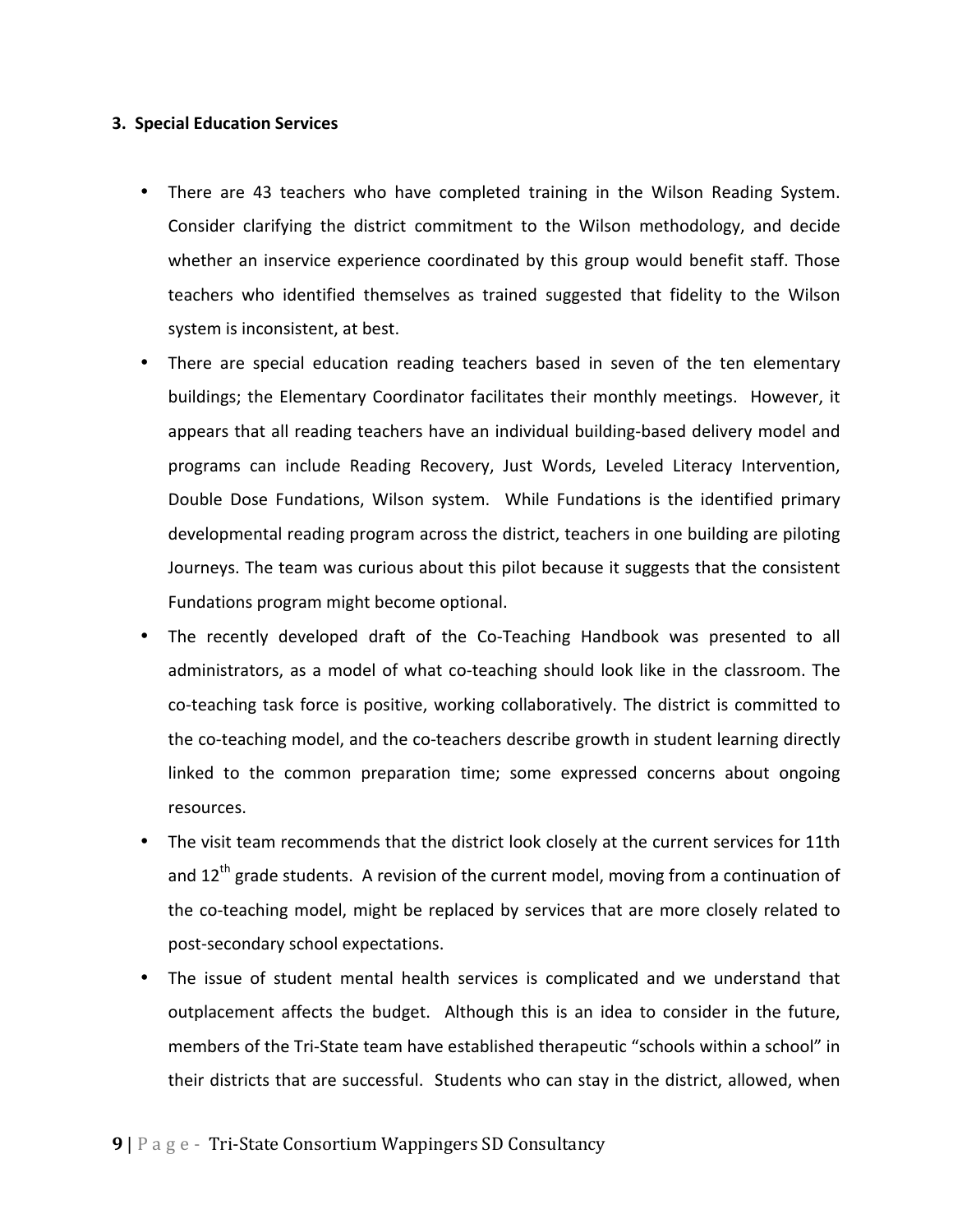appropriate, to move into the general education classroom for specific courses, have made great strides.

• Concerns about consistency/standardization/autonomy arose around the provision of services in the 15 schools. We suggest that the district explore this, focusing on issues such as specific programs offered, test modifications, staffing and frequency of services (i.e., how many times per week).

#### **4. Communication**

- We suggest that it would be helpful for someone (the superintendent? his cabinet members?) to narrate the district's concerns about special education/general education for the staff and to discuss with them the district's thinking about how to address the concerns. Having one clear voice expressing one clear message will eliminate confusion and uncertainty. There is a story to unfold, one that will be distinguished by data analysis, a universal screening program, specific frameworks for selected assessments, consistent instructional strategies, and systemic flexibility in a classified student's journey that moves toward independence.
- The Consortium informed the WCSD administration that meeting with district parents of classified students would not be a part of the precursor visit but would be a part of the longer more in-depth visit planned for the 2016-2017 school year. Educating the parent community of classified students is a critical piece of the move toward more transparency within and across buildings. Creating opportunities to share student successes with parents, and educating the parent community about district resources that are well-researched and compatible with systems in place builds understanding and increases capacity of community support. Doing this will also help parents understand the concerns that exist, and may generate support for the budget if some of the proposed remedies involve the expenditure of funds.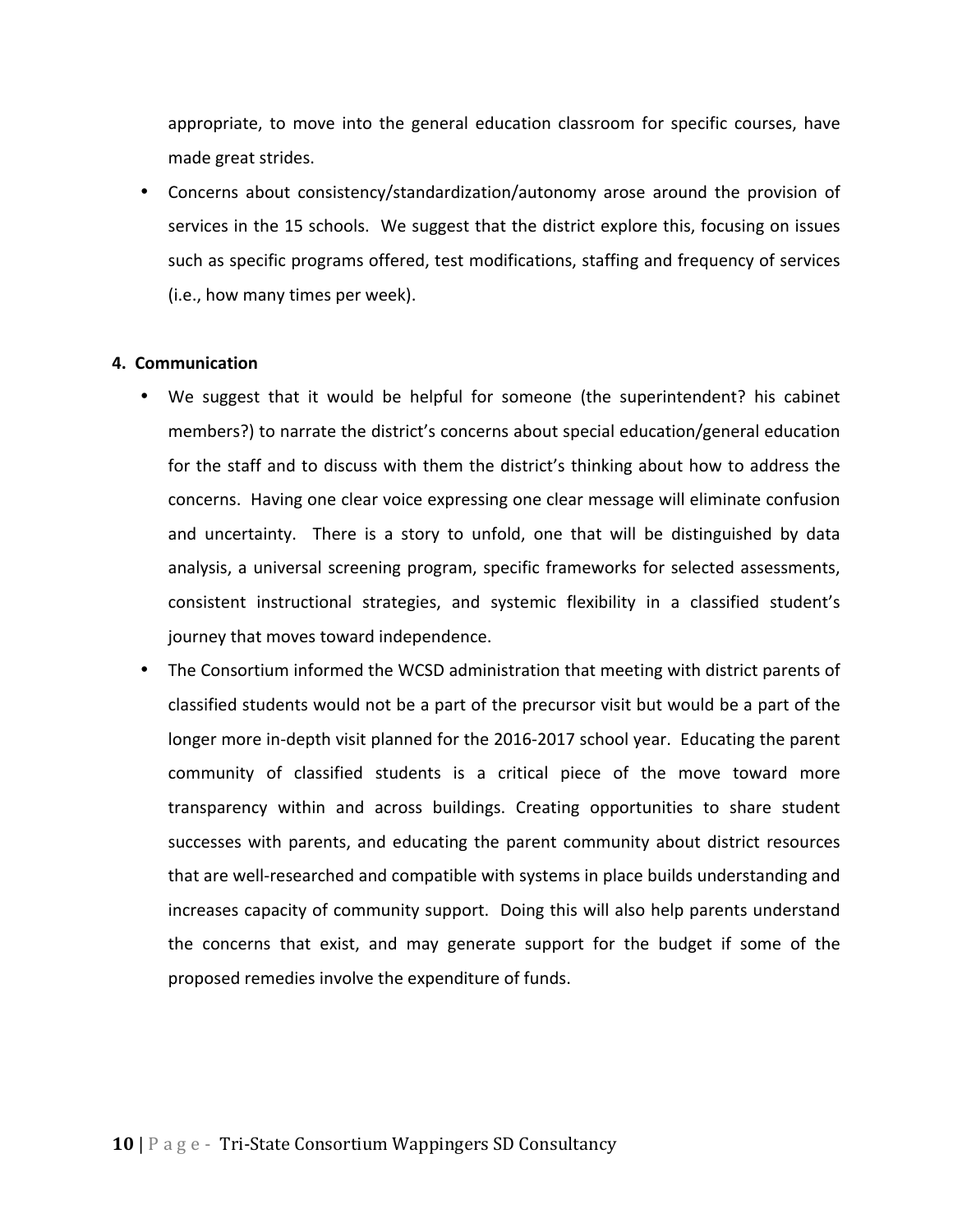### **5. Leadership**

- All WCSD administrators need to be partners in this process. Change can only be possible and occur when building leaders are supportive to the overall goal of the District. As the narrative unfolds, it is pivotal that building leaders play a major role in sharing the story with their faculties, gathering information from their faculties, and working with their faculties to resolve issues. This can be a challenging issue for the district office leaders because building leaders often seek to protect the autonomy of their buildings' teachers and the unique cultures of their buildings, which is as it should be. Thus, for the district office leadership team, the challenge is engaging 15 building leaders in finding common ground and defining those practices that should be standardized, those that must be consistent, and those that can remain autonomous.
- Related to the above suggestion is the question of mindset. Research is clear that a teacher's lack of belief in the ability of students to learn results in less learning. Building leaders know the mindset of the people with whom they work each day, they can intervene with those who don't always believe in their students' abilities, and inspire those who do.
- District and building leadership teams typically focus on professional development for their faculties, but far less often think about their own professional learning needs. We suggest that the district examine a set of professional learning experiences around special education/general education that will enable the district's leaders to continue to grow individually and as a team.
- Another matter we suggest the district examine is deployment of staff. In a tax cap environment (especially in a year when it will be .012%), examining the current deployment of teachers and assistants may provide ways for the district to meet the needs of its students more effectively. It might also be helpful to re-examine the role of the assistant directors, who we perceive as competent but perhaps slightly underutilized. And, the provision of AIS for at-need students is critical – are the right teachers